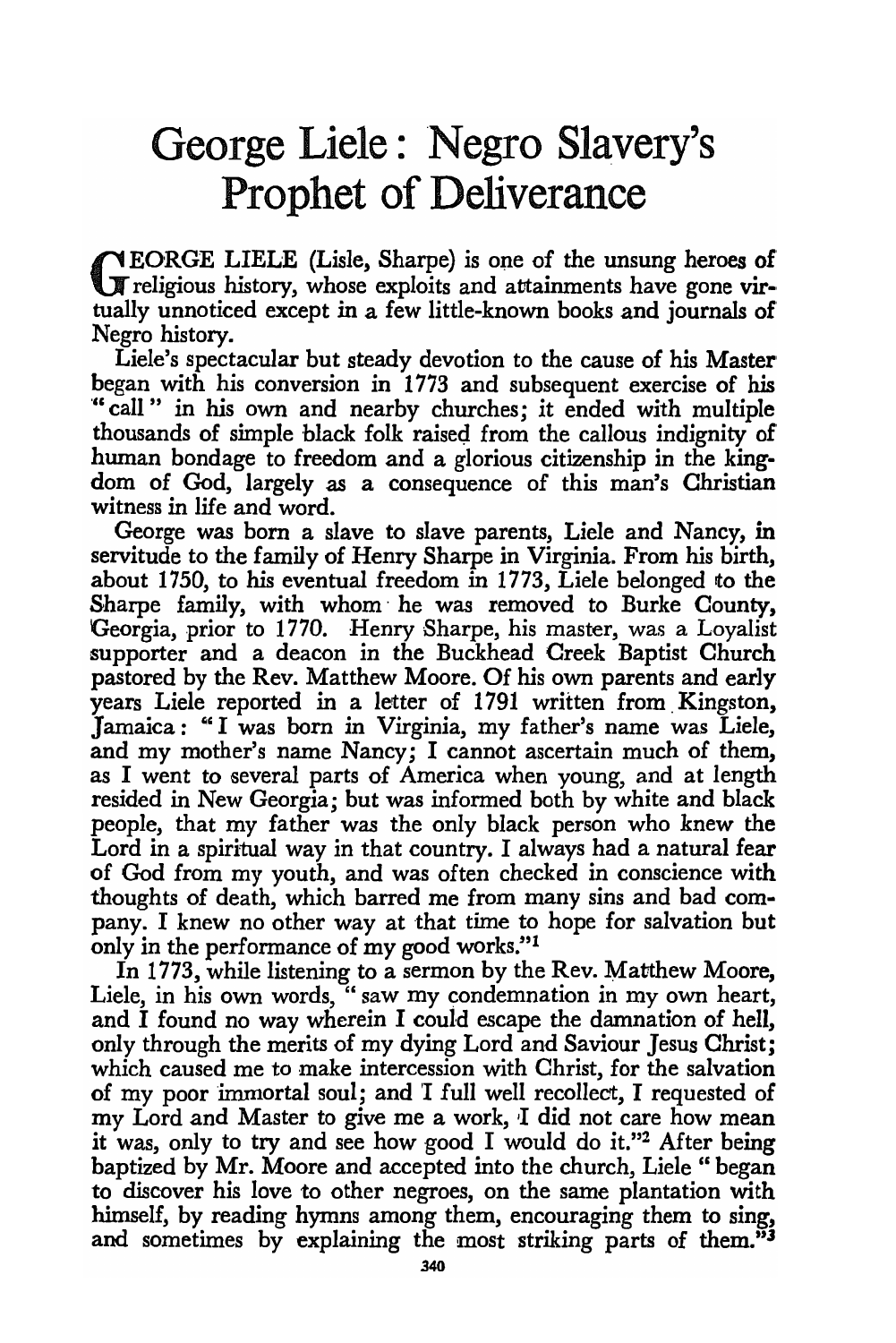Noting his interest in the Word of God, Moore's church (probably Big Buckhead Creek Baptist Church) gave him a "call at a quarterly meeting to preach before the congregation." Convinced of his ministerial gifts and seeing how his work had already been blessed among his brethren, the church unanimously licensed him to preach. Subsequently, his master, Henry Sharpe, a deacon in the church, gave him his freedom in order to permit him to exercise his gifts more freely. During the Revolution Sharpe served as a British officer, and Liele continued in his service for some time.

Between 1774 and 1775, Liele ranged some distance from Burke County toward Augusta, Georgia, and across the Savannah River into South Carolina. Here he appears to have gathered a group of converts at Gaulphin's Mill (Silver Bluff), who met together to hear his preaching. Among those who heard him and believed was David George who relates that he had known Liele since he (Liele) was a boy, and that he had heard him preach at Silver Bluff in the years prior to the Revolutionary War. They were to work together later at Savannah, " and at Yamacraw, a little distance from it, preaching with brother George Liele. He and I worked together also a month or two: he used to plough, and I to weed Indian corn."<sup>4</sup> (David George left Savannah and gathered a church in Nova Scotia in 1784 before going to Sierra Leone in Africa to continue his ministry.)

The meeting at Silver Bluff is probably to be reckoned the first Negro Church gathered in America. Liele, writing from Jamaica to the Rev. Joseph Cook of South Carolina in 1791, said: "Brother Jesse Gaulphin (Peters), another black minister, preaches near Augusta, in South Carolina, where I used to preach."<sup>5</sup> This settlement was located at Fort Gaulphin, twelve miles from Augusta, in Aiken County, South Carolina. The church was apparently consti-Ituted by the Rev. Wait Palmer of Stonington, Connecticut, a friend of Shubal Steams whose sister was Daniel Marshall's wife, mother of the Rev. Abraham Marshall. The date when it became an organized church is uncertain, though the testimony of George Liele and David George (who was the first regular pastor of Silver Bluff Church and a charter member when it was constituted by Wait Palmer), indicates that Liele preached at Silver Bluff prior to the outbreak of the Revolutionary War.

The chronology of later events and the journals, letters and recollections of knowledgeable persons indicates that this church must have begun in 1775 after Liele was licensed by his home church and before he moved to the Savannah area in 1778. During this threeyear period he also preached along the Savannah River, on the plantation of Jonathan Bryan and in the western suburbs of Savannah at Yamacraw.

While other efforts had been made earlier to establish Christian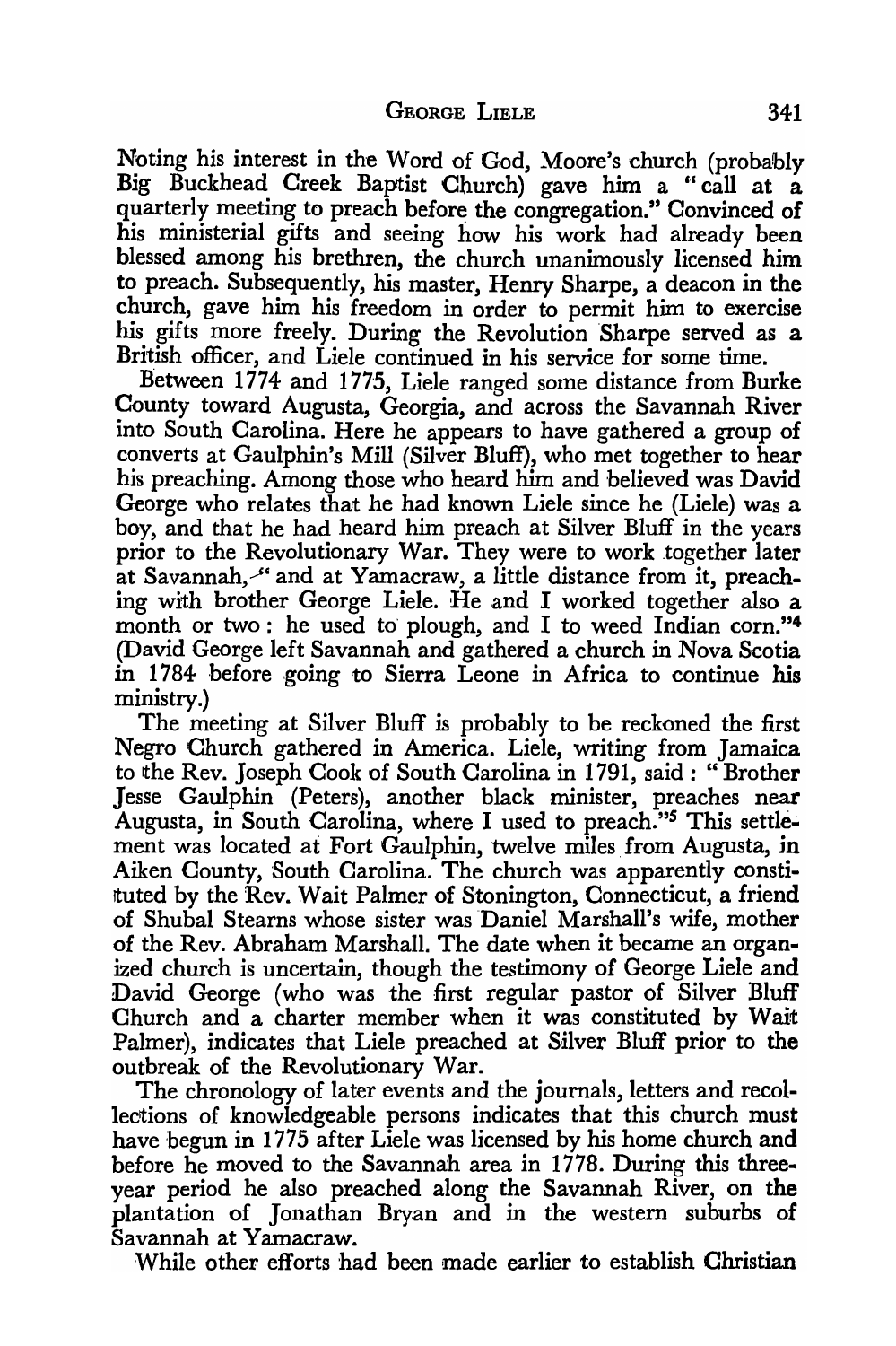missions among the Negro slaves none of these had resulted in the establishment of churches among the slave population. Mention should be made of the establishment of a school in 1743 at Charleston, S.C., for the purpose of training Negroes for participation in missionary work among Negro slaves. The school, begun" by Commissary Garden and placed in charge of Harry and Andrew, two young men of colour, who had been thoroughly instructed in the rudiments of education and in the doctrines of the church,"6 was closed in 1763.

In 1761 the Rev. Thomas Bacon, clergyman of the Church of England, "inaugurated a free school for black children in Frederick County" in the Maryland colony. However, according to Dr. Carter Woodhouse in his *History of the Negro Church*, "the first successful worker in this field was the Rev. Samuel Thomas of Goose Creek Parish in the colony of South Carolina. The records show that he was thus engaged as early as 1695 and that ten years later he reported twenty black communicants, who, with several others, well understood the English language. By 1705 he had brought under his instruction as many as one thousand slaves, 'many of whom', said he, 'could read the Bible distinctly and great numbers of them were engaged in learning the Scriptures'. In some of the congregations the Negroes constituted one-half of the communicants." These are evidences for the existence of Christian converts among the Negro slaves but not yet of Negro churches. This distinctive development did not receive great impetus until the period of the American Civil War when many thousands of former slaves who had held membership in their masters' churches were forced to establish their own churches, which increased in amazing numbers.

Insofar as evidence is available, the Baptist congregation at Gaulphin's settlement is the earliest known Negro Church under Negro pastoral leadership. Dr. W. H. Brooks states that the Silver Bluff Church moved to "Augusta, Georgia, in 1793 to become the First African Baptist Church still under the pastorate of Rev. Jesse Peter (Peters, Gaulphin) who removed with them, and under the guidance also of Rev. Abraham Marshall and another white minister."7

Some years prior to this removal into Augusta, Peters and the Rev. Abraham Marshall, who succeeded his distinguished father as pastor of Georgia's oldest white Baptist Church at Kiokee outside Augusta, assisted in constituting the congregation of Andrew Bryan's converts into the First Bryan Baptist Church of Savannah, Georgia, in 1788. In his *Negro Baptist History,* Jordan notes that they helped to "re-organize the First African' Baptist Church at Savannah in 1778, where there had already been a Negro Baptist Church since 1778, of which, it seems, George Lisle was pastor at one time."s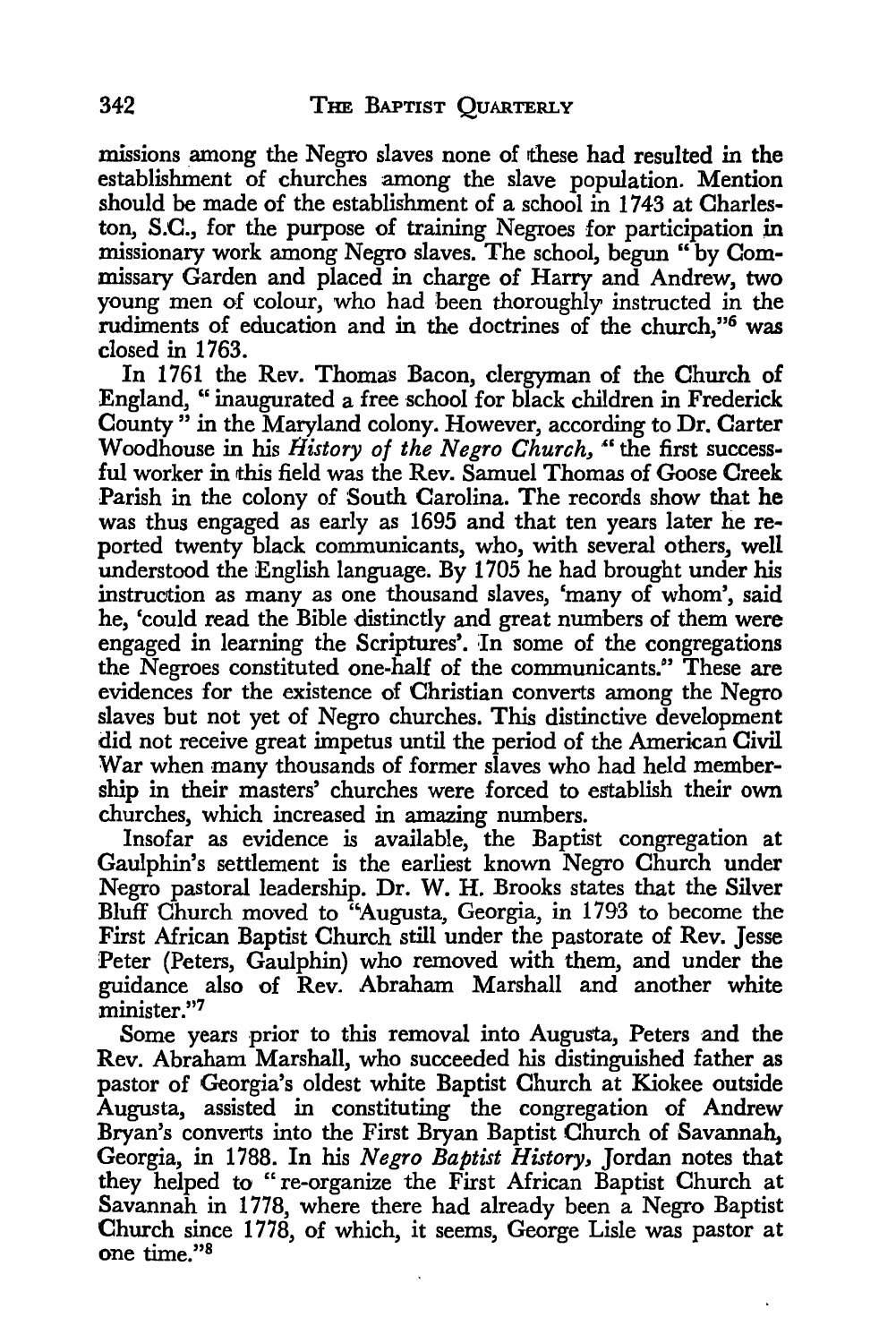:It was in 1778 that Liele moved into Savannah, where he continued to preach during the ensuing three years of British occupation of the city. During this period David George and George Liele worked together at farming and in preaching. And it was in the latter part of the same period (1778-82) that Liele "baptized Andrew and his wife, Hannah, and Hagar, slaves of Jonathan Bryan and Kate, who belonged to Mrs. Eunice Hogg," among other converts, who were to be part of the second Negro church to be constituted in America.

At the War's end, Sharpe's children attempted to re-enslave Liele and had him jailed. Liele was able to regain his freedom by producing his" free papers." Borrowing \$700 for passage for himself and his family from Colonel Kirkland, a British Officer, he left Savannah with the colonel as an indentured servant, on board one of the ships which evacuated the British troops in 1782, accompanying the colonel to Kingston, Jamaica.

Some months after Liele's departure, "Andrew, commonly called Andrew Bryan, began to preach at Yamacraw, and many converts were the result. Although persecuted by wicked and cruel white people who thus sought to interrupt their worship and put a stop to their religious meetings under a pretence that they were plotting mischief and insurrections, they were sustained by Chief Justices Henry Osburne, James Habershaw and David Montague, Esquires, after an examination. Permission to worship in the day was given them. A barn, for 'a house of worship was granted them at Bramton; by Jonathan Bryan, the master of Andrew and his brother Samson."<sup>9</sup> The fruits of Liele's ministry along the Savannah River and at Savannah were now gathered under Andrew Bryan and on January 20th, 1788, they were "constituted" a Baptist Church by the aforementioned Rev. Abraham Marshall, under the pastorate of the Rev. Andrew Bryan, who was ordained at this time.

Contemporaneously with these events, the first African Methodist Episcopal Church was being gathered in Philadelphia and was organized on April 12th, 1787, as the "Free African Society." However, it was some years after this when the Free African Society, "dissident Negro Methodists," later the "African Church," was accepted and constituted as an Episcopal Church on October 12th, 1794. The Rev. Absalom Jones was ordained a deacon on August 6th, 1795, as the first coloured minister of the Church.

The first Negro Baptist Church at Savannah, now known as the First Bryan Baptist Church, was constituted with eighty members and, despite suspicion and persecution from slave-owning whites, the membership rose to two hundred and fifty in 1792. By December of 1802 the Second Baptist Church of Savannah was organized from the membership of Bryan Baptist, and in January, 1803, the Ogeechee Baptist Church was likewise organized." In April, 1802, the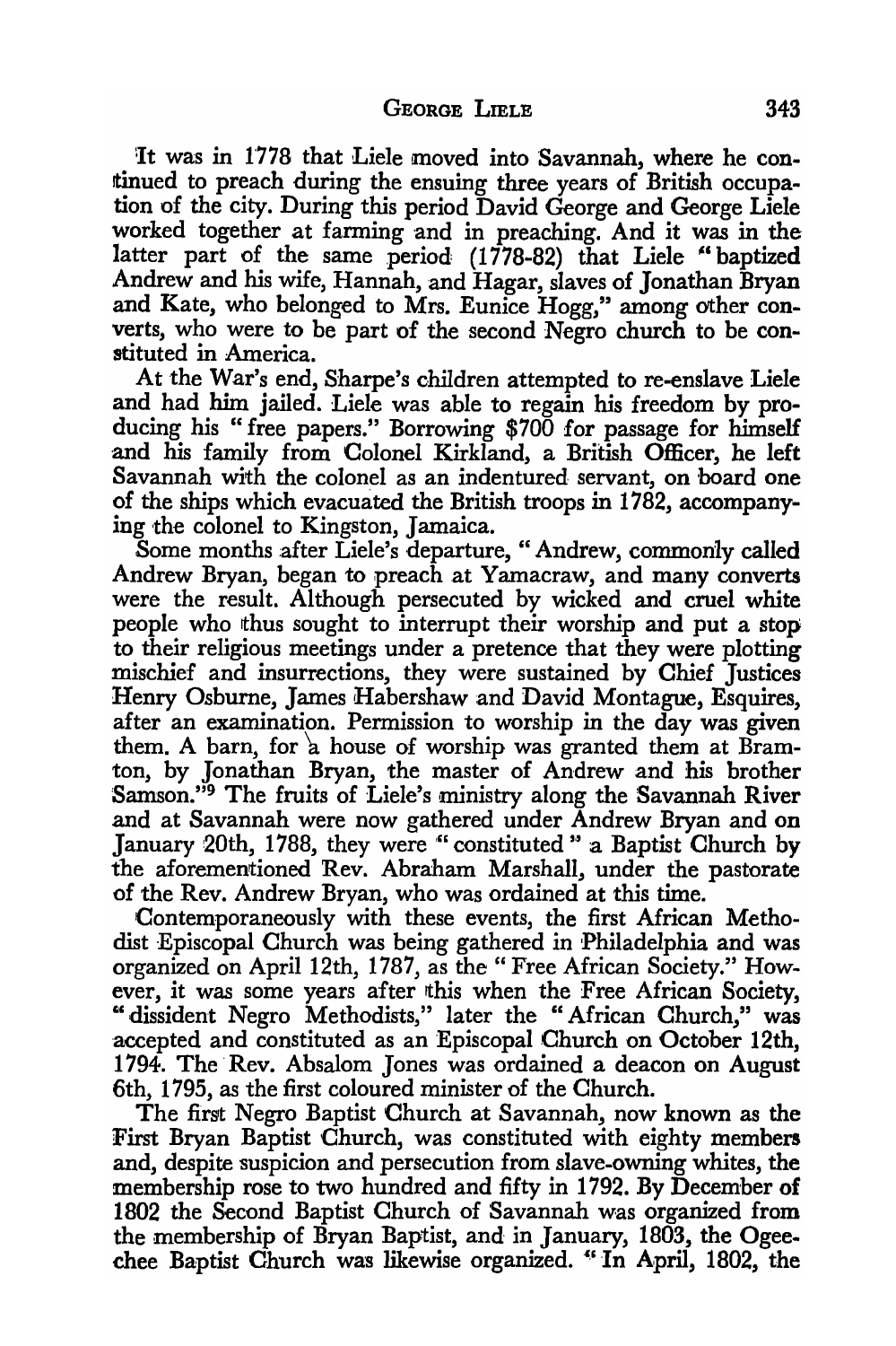first coloured church united with the white church of Savannah, and the Newington church, twenty miles north of Savannah, in the formation of the Savannah Association; and in January, 1803, we find all three of these coloured churches and the two white churches enrolled as constituent members of the Association."lo **In**  Augusta and in Savannah, the ministry to the hapless slaves, begun under George Liele, continued to flourish with the preaching of Jesse Peters and Andrew Bryan.

George Liele arrived in Kingston, Jamaica, in 1783, and in his words: "I was landed at Kingston, and by the colonel's recommendation to General Campbell, the governor of the Island, I was employed by him two years; and on his leaving the island, he gave me a written certificate from under his own hand of my good behaviour. As soon as I had settled Colonel Kirkland's demand on me, I had a certificate of my freedom from the vestry and governor, according to the act of this island, both, for myself and family."ll Now free himself, he was filled with compassion by the wretched condition of the slaves in Jamaica. After coming to know their condition and studying their problems, he began to preach in the evenings in a private home. Here he formed a church with four brethren from America, including his wife and George Gibbs, who became a preacher at St. Thomas, St. Mary and the Vale. "Ten years before the Baptist Missionary Society of England was formed and William Carey went to India, and thirty-two years before the American Baptist Missionary Union, which sent Judson to Burma, was organized, this Negro missionary launched his campaign."12

His first public meeting place was his preaching services at the Kingston Race Course. He reported that the "preaching took very good effect with the poorer sort, especially the slaves. The people at first persecuted us, both at meetings and baptisms, but God be praised, they seldom interrupted us now" he reported to Dr. Rippon in a letter in 1791. In this year the total of converts reached 500. Because of persecution by the planters and the Established Church, Liele applied to the House of Assembly "with a petition of our distresses, being poor people, aesiring to worship Almighty God according to the tenets of the Bible; and they have granted us liberty, and given us their sanction. Thanks be to God we have liberty to worship him as we please in Kingston."<sup>13</sup>

After meeting for some years at Kingston Race Course and then in a private house, Liele's congregation began to build a house of worship in 1789. In his letter to Dr. Rippon in 1791, Liele reported: "We have purchased a piece of land at the east end of Kingston, containing three acres, for the sum of 145L (\$775) currency and on it we have begun a meeting house, fifty-seven feet in length, by thirty-seven feet in breadth. We have raised the brick wall eight feet high from the foundation, and intend to have a gallery." Following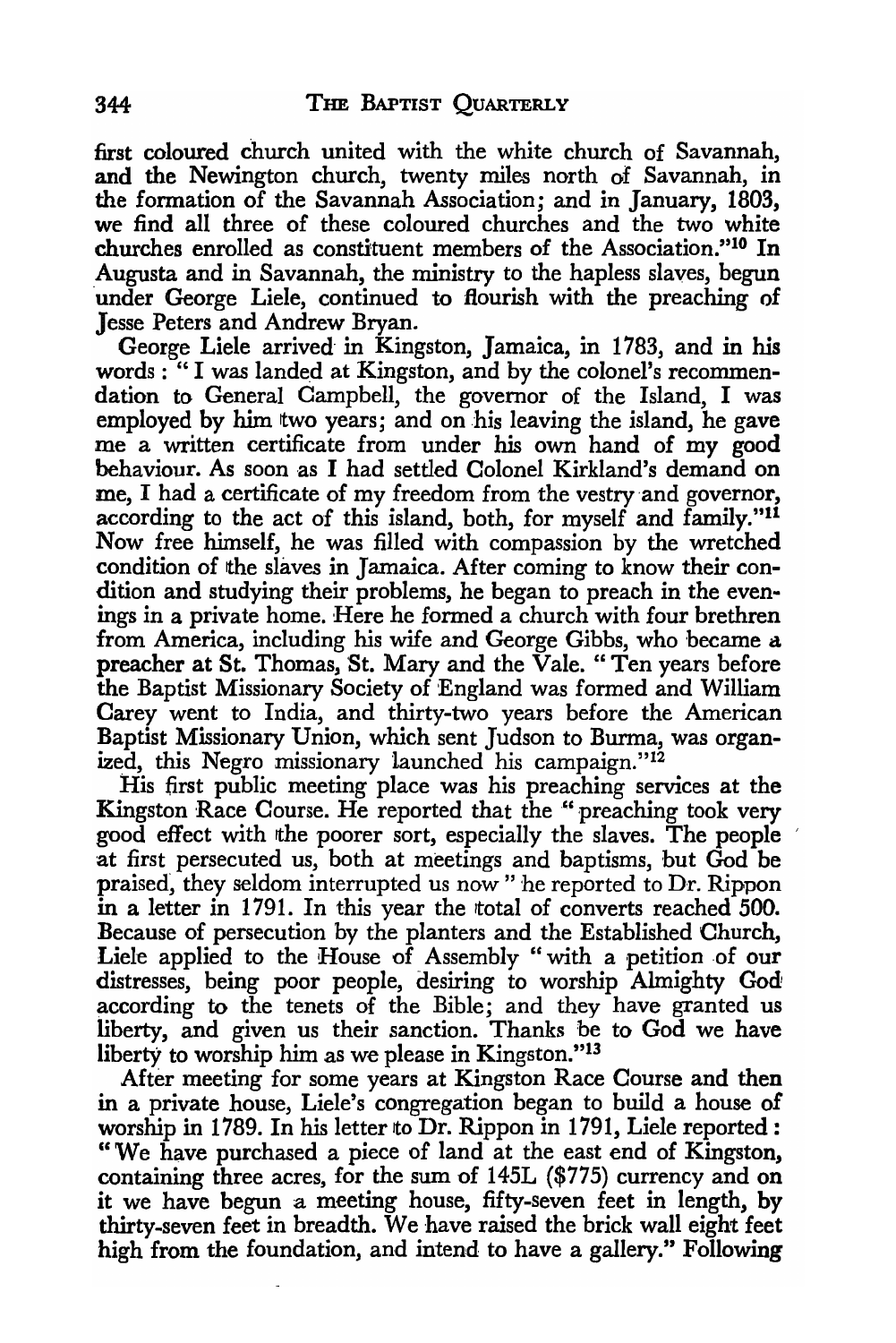an account of the poverty of the slaves, Liele called upon Dr. Rippon to induce other Baptist Churches in England to assist in the completion of the building: "And as the Lord has put it in your heart to inquire after us, we place all of our confidence in you to make our circumstances known to the several Baptist Churches in England, and we look upon you as our father, friend and brother. Within the brick walls we have a shelter in which we worship until our building can be accomplished."<sup>14</sup>

Later correspondence indicates the gratitude of the Jamaican Baptists for the support of their English brethren in the completion of the Chapel in 1793, known as the Windward Road Chapel, at the corner of Victoria Avenue and Elletson Road. This was the first Baptist Church on the island and also the "first dissenting chapel" to be built in Jamaica.<br>Liele supported himself, his wife and four children by various

jobs. "My occupation is a fanner, but as the seasons of this part of the country are uncertain, I also keep a team of horses and wagons for the carrying of goods from one place to another, which I attend myself, with the assistance of my sons, and by this way of life have gained the good will of the public, who recommended me to the business and to some very principal work for the government."15

Most of the church members were slaves and this posed many difficult problems for the Baptist churches as well as for the other dissenting groups. The finances of these churches were precarious, with slaves given so little money for goods that they could barely feed themselves. Liele summed it up: "Out of so small a sum we cannot expect anything that can be of service from them; if we did, it would soon bring scandal upon religion."

In November of 1792, Liele wrote to Dr. Rippon and in explanation of his long delay in having written, said: "I would have answered your letter much sooner, but am encumbered with business: the whole island is under arms; several of our members and a deacon were obliged to be on duty; and I being trumpeter to the troop of horses in Kingston, am frequently called upon. And also by order of government, I was employed in carrying all the cannon that could be found lying about this part of the country."16 The increasing unrest among the slaves was being met with a growing distrust among the whites of the wisdom of allowing religion to be taught among the slaves, as the Rev. Steven Cooke pointed out in a letter to Dr. Rippon in 1792: "The idea that too much prevails here amongst the masters of slaves is, that if their minds are considerably enlightened by religion, or otherwise, that it would be attended with the most dangerous consequences, and this has been the only cause why the Methodist ministers and Mr. Liele have not made a greater progress in the ministry among the slaves."17 Criticizing the policy of the Methodist societies, Cooke continued: "I very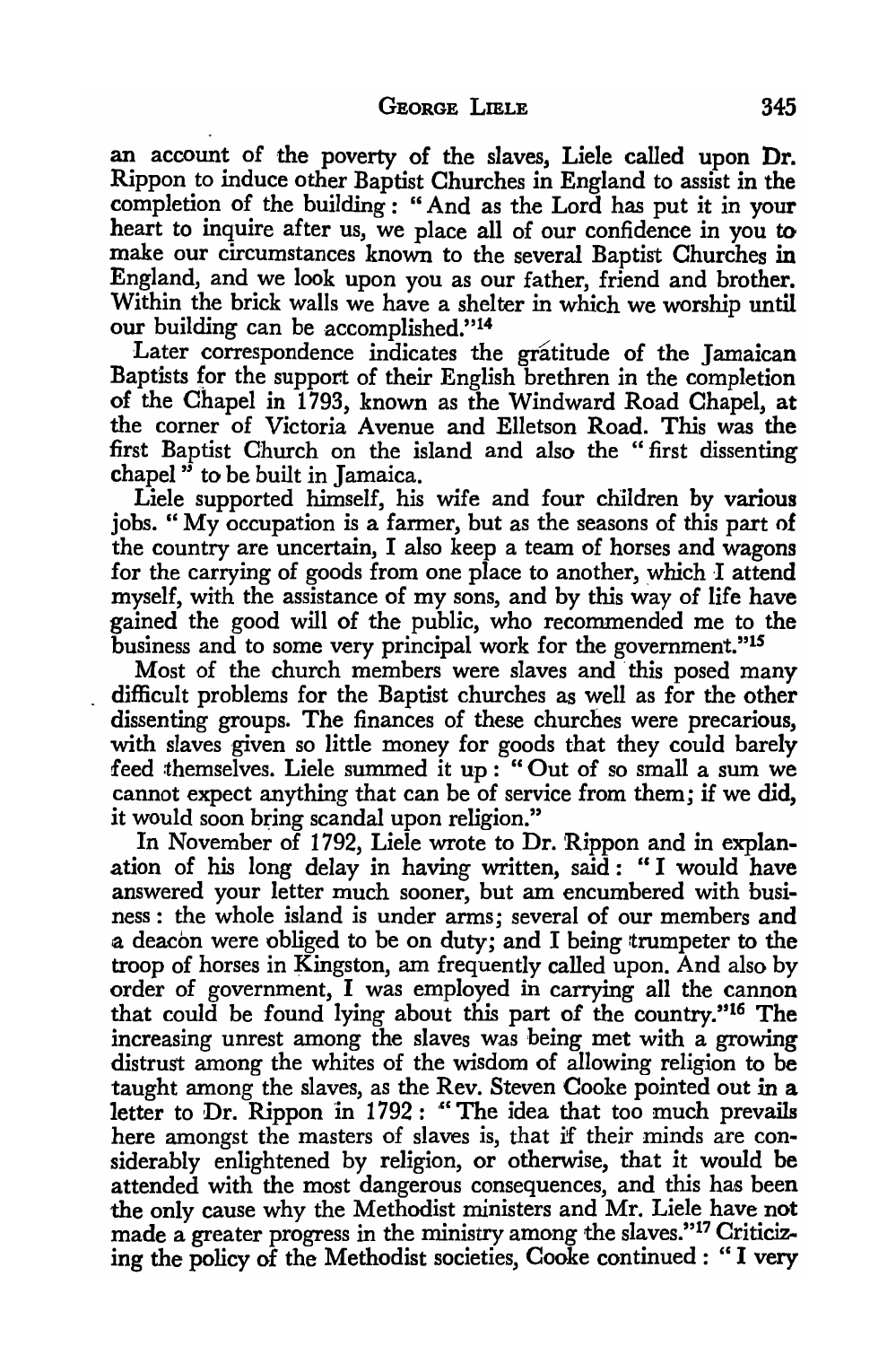early saw into the impropriety of admitting slaves into their societies, 'without permission of their owners,' and told them the consequences that would attend it: but they rejected my advice; and it has not only prevented the increase of their church, but has raised them many enemies. Mr. Liele has very wisely acted a different part. He has, I believe, admitted no slaves into society but those who had obtained permission from their owners, by which he has made many friends; and I think the Almighty is now opening a way for another church in the capital . . . "18

Because of the suspicion of the planters, it was necessary to take precautions with those slaves taken into membership: "We receive none into the church without a few lines from their owners of their good behaviour toward them, and religion."

Though this helped to allay some of the fears of the slave owners it was not sufficient to prevent troublesome persecution as slave unrest threatened the overwhelmingly outnumbered white planters. As a result the slaves who attended suffered maltreatment and persecution and, "Mr. Liele suffered much opposition, and was often treated with contumely and insult. On one occasion, when the church was about to celebrate the Lord's Supper, a gentleman (so called) rode into the chapel, and, urging his horse through the midst of the people to the very front of the pulpit, exclaimed in terms of insolence and profanity, 'Come, old Liele, give my horse the Sacrament!' Mr. Liele coolly replied, 'No, Sir, you are not fit yourself to receive it.' After maintaining his position for some time the intruder rode out."l9

Realizing the magnitude of the task that lay before them in evangelizing the slaves of the island, Liele began an attempt to interest the English Baptists in sending missionaries to Jamaica and in helping to support the work already underway. George Gibbs, a convert who came to Jamaica with Liele, and Moses Baker, barber and slave who was converted under Liele's preaching, were among the early Baptist preachers who won hundreds of Jamaican slaves to Christianity. Their testimony to the freed men and to the " poor illiterate slaves, some living on sugar-estates, some on mountains, pens, and other settlements " brought hope to the ignorant and superstitious slaves and fear to the owners. Two means of dissipating these fears were used by the preachers: a church-covenant, which was explained as " being a collection of some of the principal texts of scripture which we observe, both in America and this country, for the direction of our practice. It is read once-a-month here, on sacrament meetings, that our members may examine if they live according to all those laws which they professed, covenanted, and agreed to; by this means our church is kept in scriptural subjection."<sup>20</sup> Because most of the slaves could not read, "the reading this covenant once-a-month, when all are melt together from the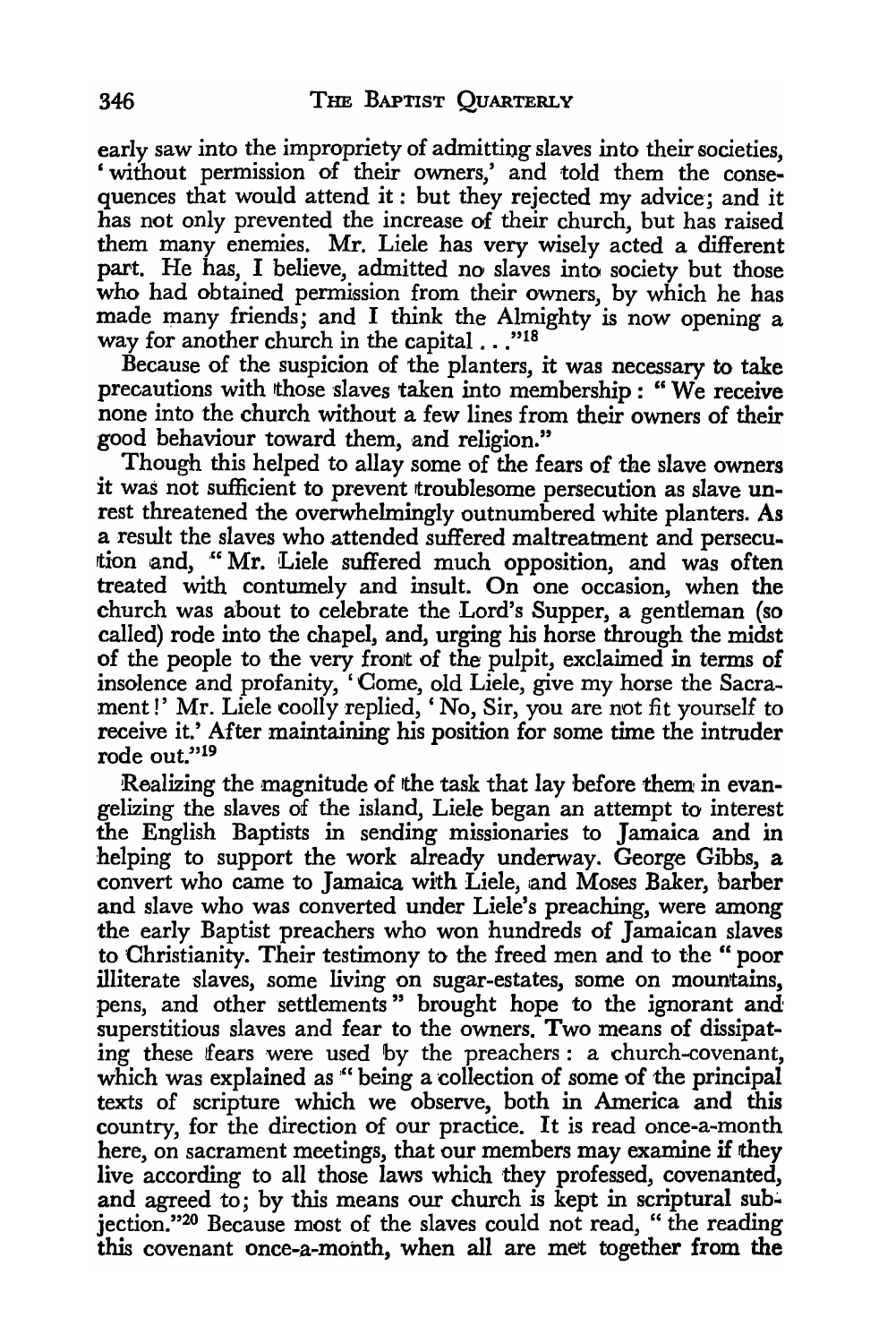different parts of the island, keeps them in mind of the commandments of God. And by showing the same to the gentlemen of the legislature, the justices, and magistrates, when I applied for a sanction, it gave them general satisfaction; and whenever a negro servant is to be admitted, their owners, after the perusal of it, are better satisfied."21

Liele also pointed out to Dr. Rippon that he used a bell on the church steeple in order to call the members to worship but it was rung, "more particularly to (give notice to) the owners of slaves that are in our society, that they may know the hour at which we meet, and be satisfied that their servants return in due time."22 Because the bell then in use was small, Liele requested of Dr. Rippon that he " send me out, as soon as possible, a bell that can be heard about two miles distance, with the price ... The slaves may then be permitted to come and return in due time, for at present we meet very irregular, in respect to hours."23

Despite difficulties, the work of these Negro pastors continued to grow as many of the converted slaves assisted in spreading the gospel to the plantations surrounding the city and into more distant parts of Jamaica. Liele "also employed a teacher to instruct the children both of free parents and of slaves. In little more than seven years he had the happiness of baptizing five hundred persons, of whom after deducting deaths, exclusions, etc., there were in churchfellowship three hundred and fifty members."24

But the cost in human suffering and death was beginning to grow. Some time prior to 1802 "Mr. Liele was charged with preaching sedition, for which he was thrown into prison, loaded with irons, and his feet fastened in the stocks. Not even his wife or children were permitted to see him. At length he was tried for his life; but no evil could be proved against him, and he was honourably acquitted. {However, he was thereupon] thrown into gaol for a balance due to the builder of his chapel. He refused to take the benefit of the insolvent Debtor's Act, and remained in prison until he had fully paid all that was due."<sup>25</sup> Much of the expense of the chapel and other costs had come from Liele's contributions, and he also "laboured without fee or reward, supporting himself by the work of his own hands."

In 1805 the Assembly enacted a law forbidding all preaching to the slaves. Though the law was not always vigorously enforced uniformly until 1810 there were numerous instances of the severest persecution in the forms of whipping and brutal murder.

"Following a period of rebellion and the proclaiming of Martial Law by those in authority, some slave owners determined to stamp out a slave prayer meeting. They armed themselves and raided the meeting, with the intention of killing all present. The leader of that group of Christians, Moses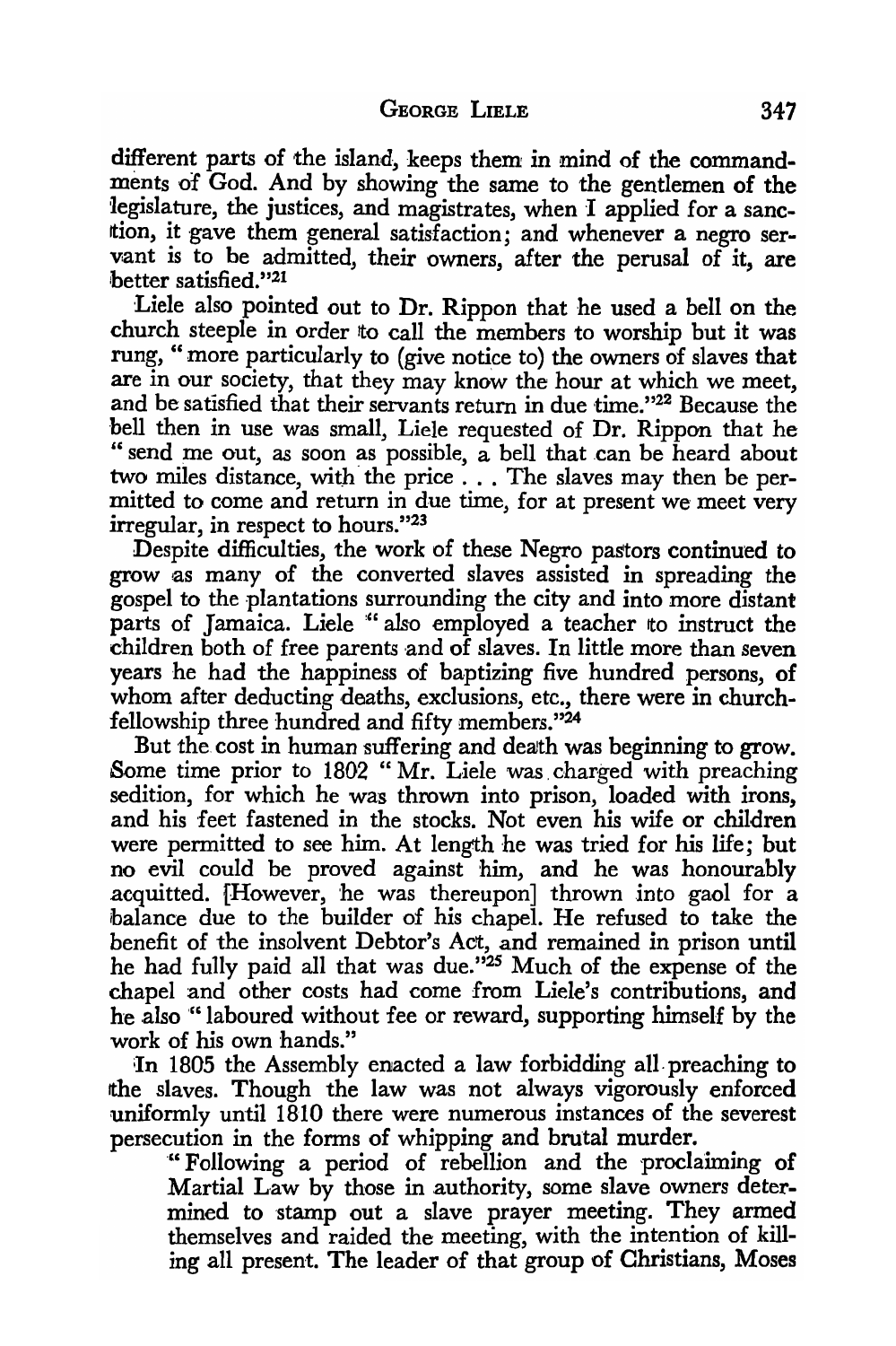Hall, was absent, and his place for that day was filled by his assistant, David. David was seized and murdered. His head was cut off, and those white savages paraded with it through the village as a warning to his followers not to attend Prayer Meeting. In the middle of the village David's head was hung on a pole to the horror and amazement of his followers, who gathered around it. They were sternly warned to expect the same fate if they were caught assembling for prayers. Into their midst came Moses Hall, the Pastor of that group. He was rudely seized, dragged forward and made to stand against the pole, where he could see his colleague's head, and where all assembled could see him. 'Now Moses Hall,' said the leader of the gang of murderers, 'Whose head is that?' 'David's, Massa'. 'Do you know why he is up here?' 'Yes, Massa, for praying, Sir,' replied Moses Hall. 'Mark you, then, we will stop your religious nonsense', said the leader of the raiding 'gang. 'No more of your prayer meetings; if we catch you at it, we shall serve you as we have served David.' There was a pause, and the awe-struck crowd stood breathlessly watching their leader. Raising his clasped hands Heavenward, Moses Hall knelt down upon the earth, just beneath the martyr's head, and said solemnly, 'Let us pray.' Immediately, the whole circle knelt in prayer, and before the masters could recover from their surprise, the voice of that valiant hero of the cross rose clearly over the silence, praying that God would 'bless all the Massa Buckra and make them to know the Lord Jesus Christ, and that their souls might be saved at last.' The masters listened in silence and when the prayer was ended, they turned away without carrying out their threat."26

Numerous instances of brutality, sexual abuse, imprisonment, lashings and murder were reported by numbers of observers and missionaries during the years between 1802 and 1834, when slavery was abolished throughout the British Commonwealth. However it was July 31, 1838, before all vestiges of slavery were eradicated from Jamaica.

The hopes of Liele and his fellow-labourers for support and for a well-trained ministry for their growing numbers was finally heard and answered by their English Baptist brethren when John Rowe and his wife landed at Montego Bay, February 23rd, 1814. At this time there were 8,000 Baptists in Jamaica, including slaves, freed men and some whites.

The efforts of Dr. Rippon, of the *Baptist Register*, and John Ryland, Principal of Bristol Baptist College, England, had resulted in a growing support by their English Baptist brethren of the work of Liele and 'his co-labourers. These men were now fully conscious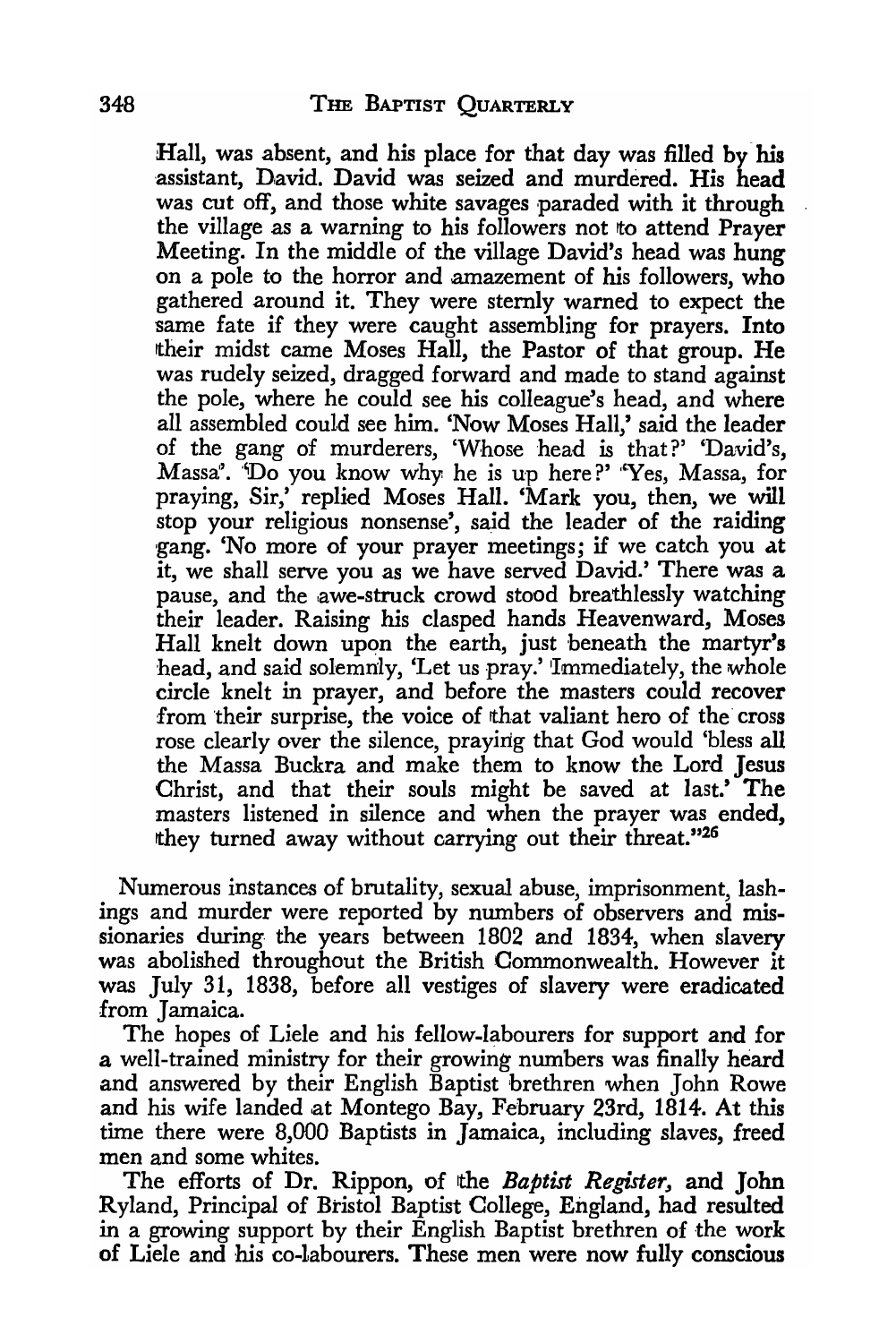of the magnitude of their task of evangelizing the slave population and were becoming conscious of "their advancing years, personal limitations and inability to make adequate provisions for the continuation of the work." Consequently, they had appealed to their English brethren and had given them a unique opportunity by the wisdom of their own racial and ecclesiastical policies.

In addition to what has previously been noted it should be pointed out that the rejection of slave-holding practices, implicit in the status of Liele and his co-labourers, enabled the Baptists alone to offer a clergy and membership who did not indulge in nor condone slave-ownership. "The European Baptist Missionaries, coming to a Mission which already had an accepted policy;, could neither compromise with nor engage in the traffic of their less fortunate Brethren, which would spell failure for them. This new interpretation of the mind of Christ was born out of the womb of oppression and injustice, and it was the greatest heritage of European Baptist Missionaries from their Negro American colleagues and His [Sic] Native Church."<sup>27</sup> Between 1814 and 1832 the English missionaries helped to organize the Jamaica *mission* and *contributed* to the evangelican efforts, which saw the numbers grow from 8,000 to 20,000 Baptists during those years. Among those who served were Compere, Coultant, Kitchen Godden,' Mann, Thomas Knihb, Burchell and Phillipo.

The final chapter in George Liele's life involves the work of the Rev. William Knibb, brother of Thomas Knibb, also an English Baptist missionary to Jamaica, taking the place of Thomas. Against the hostile attitudes of the white planters and a restrictive licence to preach, which had to be obtained from the magistrate, the missionaries were also required by their own Society to refrain from all political speech and any interference with the established order, while they preached the Gospel of deliverance. The planters rightly felt that" the message of freedom embodied in the Gospel of Salvation to all men endangered the social and economic foundations upon which depended the Institutions by which they maintained their livelihood."28 For the seventeen years from 1814 to 1831, under these conditions already noted, the slaves and missionaries continued, at the risk of their lives, their efforts to hear and proclaim the Gospel.

An abortive strike by the slaves, led by a Baptist deacon of Montego Bay, Sam Sharpe, and intended to support an attempt to introduce a bill in the Assembly abolishing slavery, got out of hand and resulted in an open rebellion among the slaves. Numbers of cases of assault, property destruction and arson were reported and, in reprisal, martial law was declared and the Militia shot and hanged thousands of slaves. Many of the Baptists were accused of being leaders in the uprising and were brought to trial. Sam Sharpe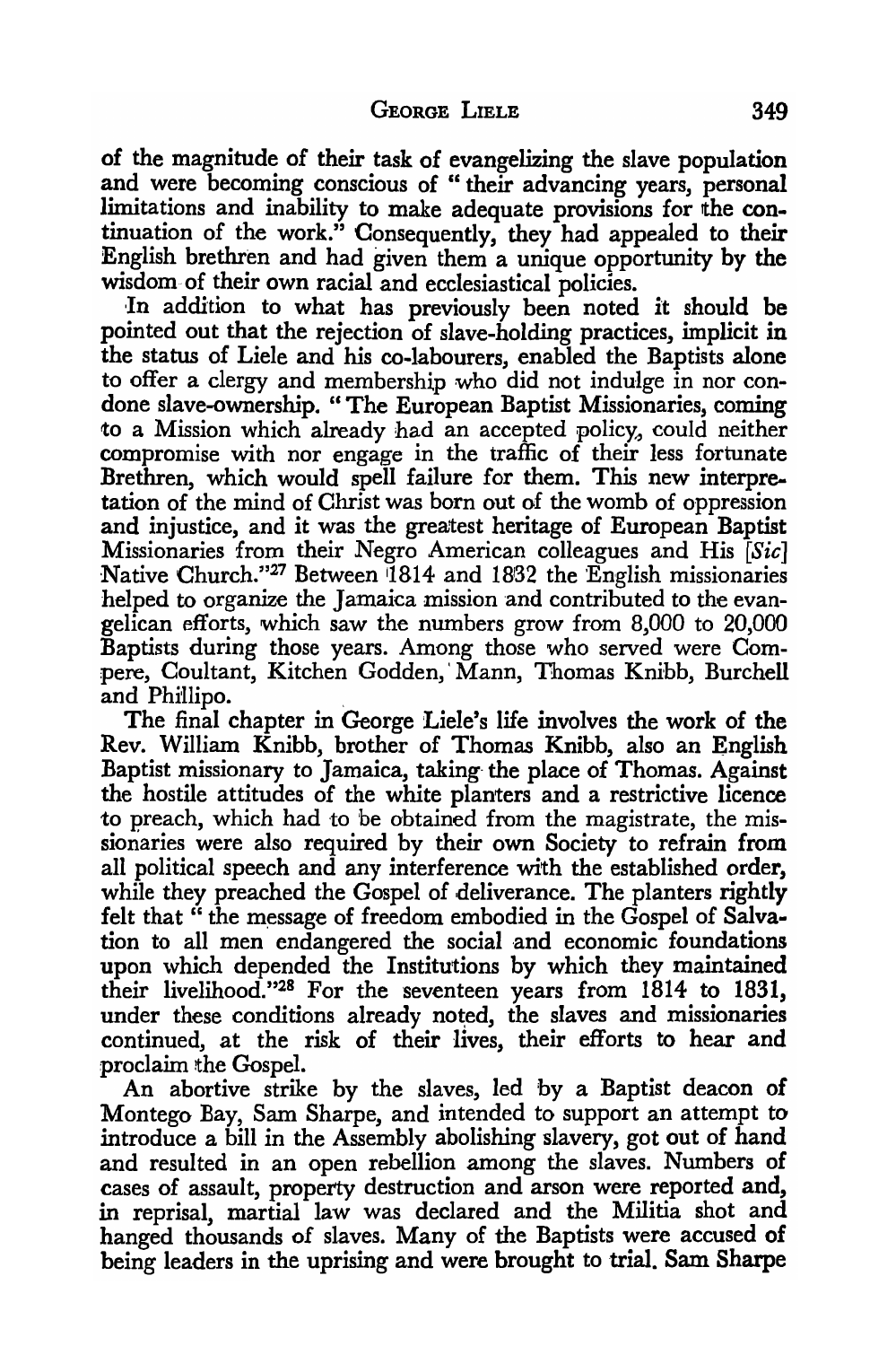was publicly hanged. Missionaries William Knibb, Abbot, Whitehorn, Gardner and Burchell were all arraigned on charges of treason and insurrection and were publicly treated with spite and calumny and threatened with death. They were acquitted of the charges after trial.

This experience solidified their determination to see slavery ended in Jamaica and to this end William Knibb returned to England in June, 1832 to address himself to his English brethren on behalf of the oppressed slaves. Conditions had worsened for the slaves following the revolt and the Baptist chapels were destroyed. Appearing at a public meeting at Spa Fields Chapel on June 21st,  $1832$ , he told the assembly: "I appear as the feeble and unworthy advocate of 20,000 Baptists in Jamaica who have today no places of worship in which to meet, their chapels having been destroyed, and no sabbaths, and I believe and solemnly avow my belief, that by far the greater part of that twenty thousand will be flogged every time they are found praying.  $- I$  call upon you all by the sympathies of Jesus, whose mission was, and is, to bind up the brokenhearted, and to proclaim liberty to the captives, and the opening of the prison to them that are bound.  $\sim$  O Lord, open the eyes of Christians in England to see the evils of slavery and to banish it forever from the earth:"29

Knibb and Burchell campaigned throughout England, lending their voices to the outraged consciences of others, until Parliament in August, 1833, passed a bill proclaiming that on August 1st, 1834, all slaves in the British Commonwealth should be set free, but setting up an apprenticeship system to last seven years. The abuses of this led to its abandonment and Parliament then set July 31st, 1838, as the last day of slavery throughout the Empire. At the stroke of midnight in Jamaica, Knibb, triumphantly declaring the thanksgiving of missionaries and slaves, is recorded to have said: "The Monster is dying, the Monster is dying, the Negro is free !"<sup>30</sup> Liele did not live to see the day of liberty for he died in 1828, having but once seen the land whose support he so graciously received when he visited his 'English brethren in 1822.

Ordained in a white church in Burke County, Georgia, this freed Negro slave gathered the first Negro church in America at Silver Bluff, (Gaulphin's Mill) S.C. Brought up in no church by slave parents he became the first ordained Negro Baptist minister in America. Though supported by no church or denominational agency, he became the first Protestant missionary to go out from America to establish a foreign mission, ten years before William Carey set out from England. A British (Loyalist) supporter during the Revolutionary War (as his master was), he established the first dissenting chapel in Jamaica, a British slave-holding colony. A man without formal education, he learned to read the Bible and became